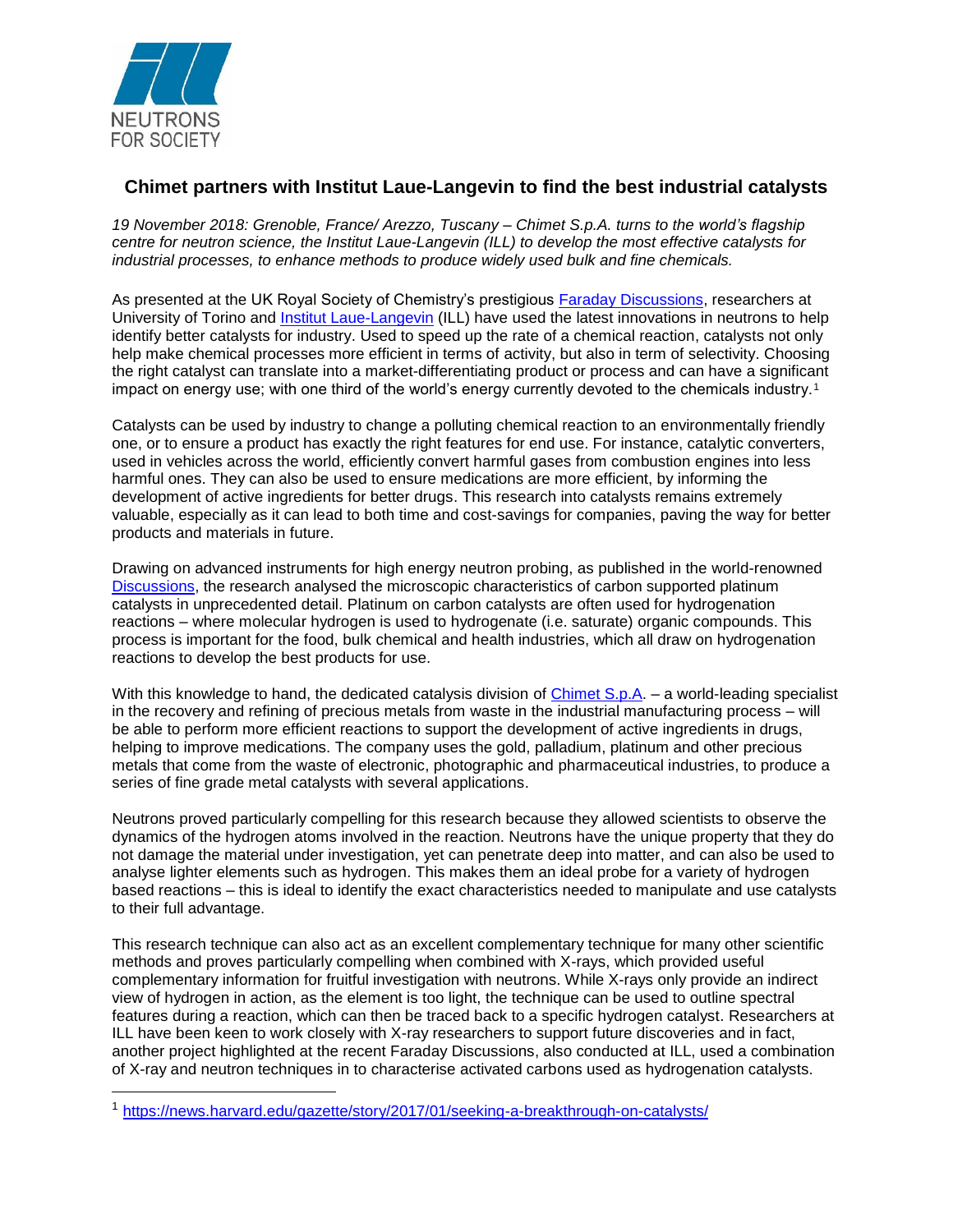While Italy has not had its own nuclear source since the 1960s, ILL's world-class facilities and expertise have provided an important opportunity for Italian companies like Chimet to conduct neutron research and experiments. About 6% of all scientific visitors to ILL are Italian, with 24% of those welcomed through the Scientific Member countries. As a member country for over twenty years now, Italian academia and industry have accessed world-class instruments, expertise and education at the ILL. The country has a [history of successful projects](https://www.ill.eu/news-press-events/press-corner/press-releases/italy-celebrates-20-years-of-scientific-excellence-through-membership-of-the-institut-laue-langevin5102017/) with ILL; from the University of Milan's work to map out the mechanisms of devastating diseases like Parkinson's and Alzheimer's using neutrons, to CAEN S.p.A.'s efforts to optimise its electronics and digital data acquisition systems.

A future generation of Italian neutron scientists are also in training via ILL's close connection with the [Italian Society](https://neutronsources.org/neutron-centres/europe/sisn.html) for Neutron Spectroscopy (SISN). The [Introductory School](http://www.sisn.it/formazione/giornate-didattiche/) and [Advanced Schools](http://www.fill2030.eu/events/sisn-advanced-school-2018/) are underway to help ensure that a pipeline of future neutron scientists are equipped with the latest techniques to take full advantage of the resources available at ILL in years to come, ready to make discoveries that will change the world for the better.

Helmut Schober, Director, ILL, said "ILL has a long history supporting research that helps the chemical industry improving their catalytic processes. It is an honour for this project to be recognised by the distinguished Royal Society of Chemistry Faraday Discussions. This particular project highlights the enormous potential of neutron spectroscopy for studying chemical processes. The unprecedented sensitivity was made possible by the progress in instrumentation achieved through our latest modernisation programme."

"Collaboration between our world-leading neutron facility and industry has allowed for a wide range of scientific challenges to be realised, with over half of all work conducted at ILL being applications focused, and as such, contributing to efforts to develop greener energy solutions, better health and improved technology."

Andrea Piovano, Research Scientist, Spectroscopy Group, ILL, said, "This experiment was possible due to significant developments in neutron inelastic scattering techniques, which allow for the dynamics of the hydrogen involved in the reaction to be analysed to an unprecedented level of sensitivity. With a focus on platinum as a catalyst, this study has helped to highlight how the element acts in the hydrogen environment and its difference from other noble metals – paving the way for further investigation into the use of metal particles as the basis for a wide range of catalysts."

Riccardo Pellegrini, R&D Scientist, Chimet S.p.A., said, "The work conducted at the ILL has been extremely important for the advancement of our techniques at Chimet, including those supporting the development of more efficient drugs. It has helped us to improve our understanding of the microscopic interactions at play when a catalyst is put into action and in turn will help us to conduct more efficient reactions in future, with a better choice of catalysts to hand for the substances they will be combined with. This will save both time and money in the final industrial application process."

Dr Susan Weatherby, Programme Manager for the Faraday Discussion meetings: "The importance of international speakers and contributors at the Faraday Discussion series of meetings cannot be overstated. Well over half of meeting delegates are typically from outside of the UK, with a third coming from Europe. Faraday Discussion meetings are held all over the world, including one in Italy in recent years, and Italian chemists, have enriched the discussions across many different scientific disciplines."

## *The LAGRANGE instrument at ILL, a high resolution filter spectrometer, was used in this study. You can find out more about LAGRANGE here: <https://www.ill.eu/in1-taslagrange>*

*Looking for the active hydrogen species in a 5wt% Pt/C catalyst: a challenge for Inelastic Neutron Scattering, M. Carosso, A. Lazzarini, A. Piovano, R. Pellegrini, S. Morandi, M. Manzoli, J. G. Vitillo, M. Jimenez Ruiz, C. Lamberti, E. Groppo.*